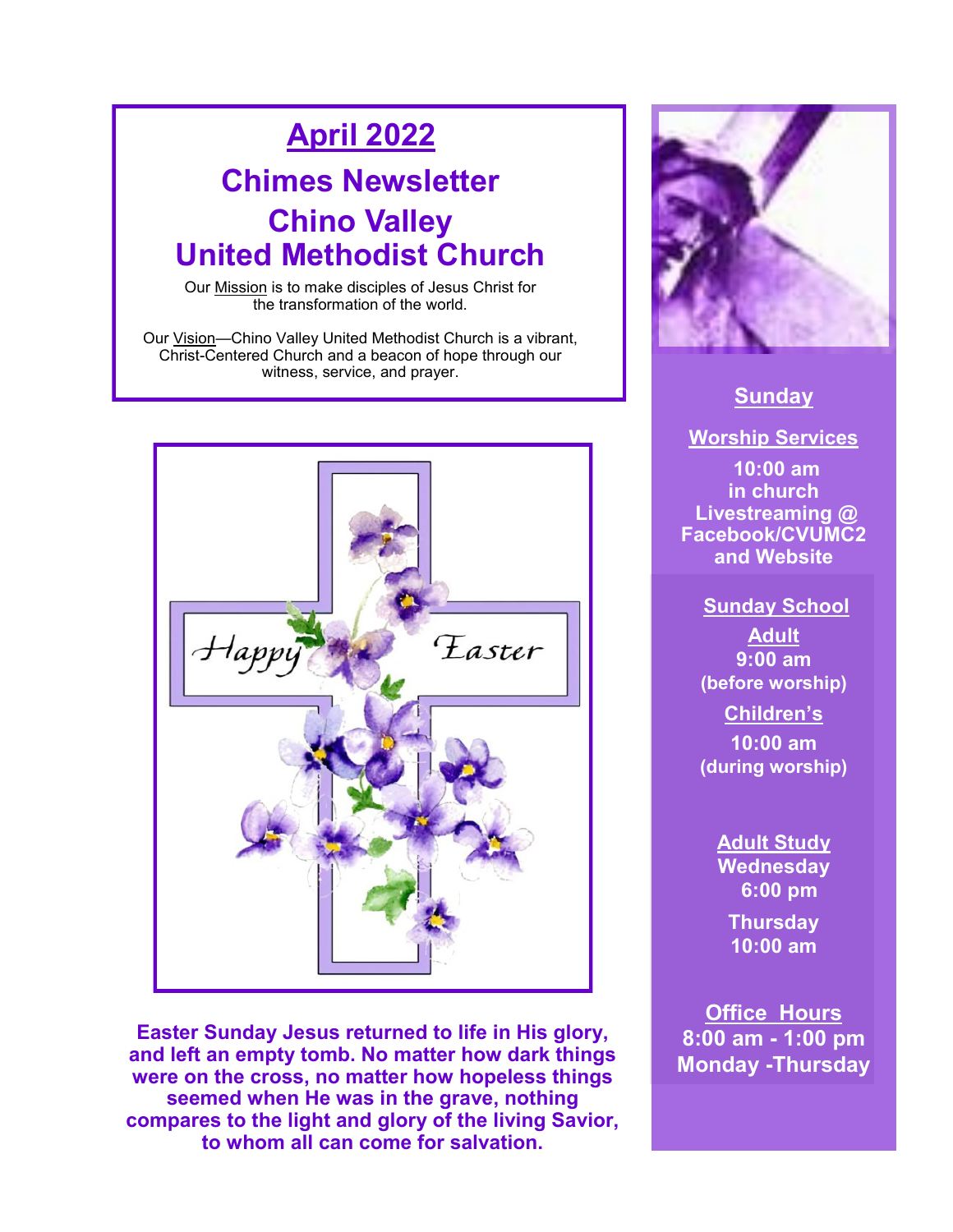

# *A Word from Pastor Bob*

# **"What is Easter All About?"**

Although Lent began way back on March 2nd with Ash Wednesday, we are now preparing for Holy Week and our Easter Celebrations.

In my time, of my years in vocational ministry, I have come to experience Christmas Eve services as the most attended; however, our Easter celebrations bring the whole Christian journey into focus. Without Easter Resurrection we have nothing to talk about. It sounds kind of harsh doesn't it. The historical records would still record everything that happened leading up to the crucifixion. Without the resurrection we are just "dust in the wind."

I am not going to spend time going into all the theological discussions and apologetics as to what are the many scholastic theories about resurrection. What I am going to say is the resurrected Christ is among us and eternally so. We celebrate the risen Lord as a sure and constant condition of the Christian believer's life.

If you were to walk the streets asking people about Jesus and resurrection you might be surprised at people who have never heard the "Story." You would also be surprised how many know the story. The fact is this, Christ is alive in the collective consciousness of the greater population of the world. Jesus is alive!

I do hope you will join us (and bring a friend) to our Holy Week worship services. Starting with Palm Sunday we move in a deliberate and spiritual journey that takes us through the trials, crucifixion and finally, resurrection of Jesus. It is a powerful journey and a great celebration. In the pages of this months Chimes you will find the dates and times of our worship. Mark these on your calendar. I will see you there.

Serving in Christ, Only by His grace, Pastor Bob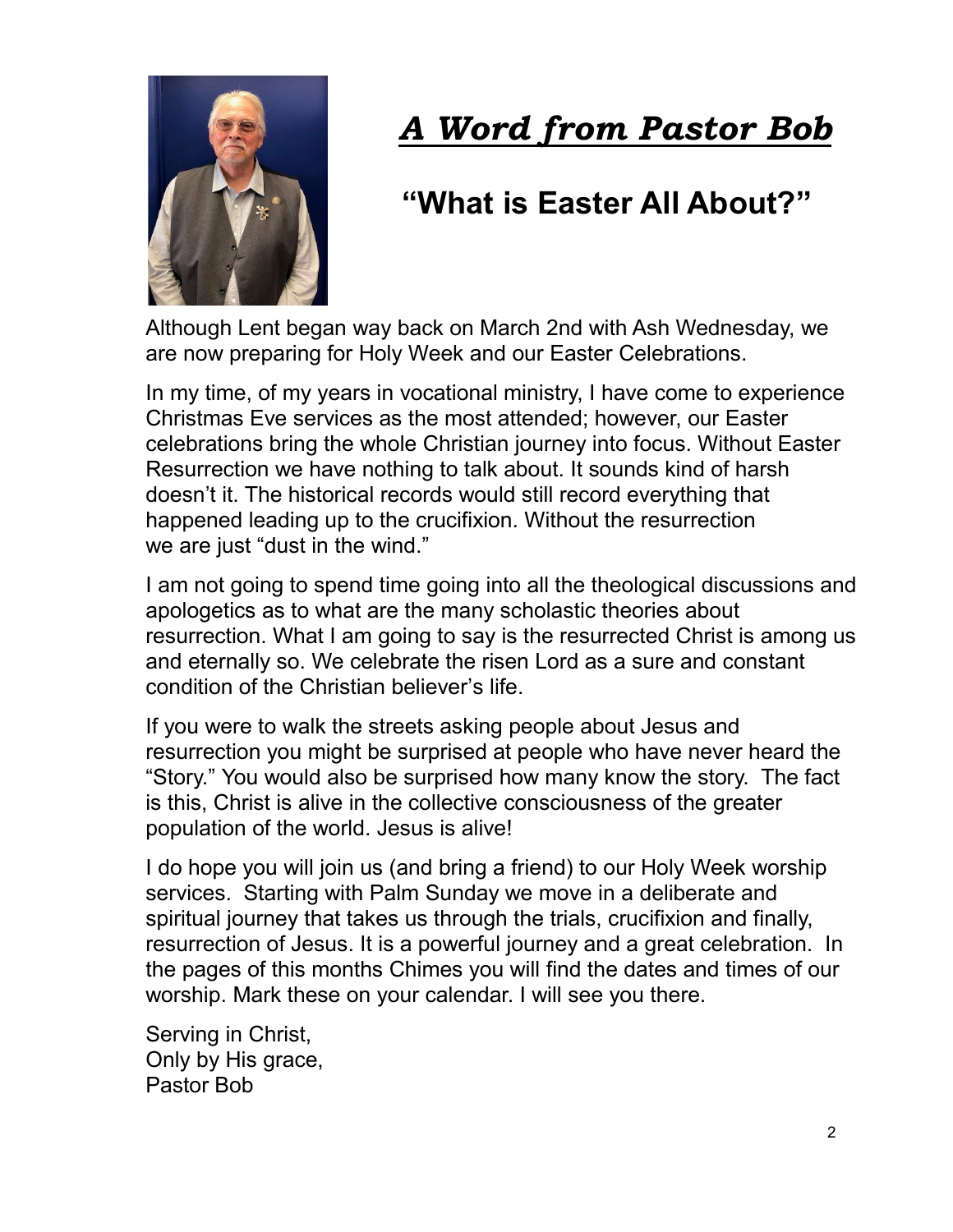# *A Note from the Lay Leader*

*april showers bring* May flowers Well, let's hope April showers bring us May flowers …I am looking forward to the warmer spring weather and able to be outside planting a few things in the garden. But most of all, I think this year I am looking forward to our Holy Week and Easter Celebration. Maybe because being another year older I find the meaning of this particular time is paramount to my faith. I am in awe of what Jesus endured during this time; and, cannot imagine people arbitrarily discarding their relationship with Him. The depth of despair He must have felt; but, yet He maintained His everlasting faith in

us. It cannot get any better than that. I hope that if you have not made it back to church, consider taking a step to begin again and join us this Holy Week and Easter. We miss you ...

> *Many blessings in this month of April Stay safe and stay healthy Sandy*  $\mathcal{L}_\text{max}$  , where  $\mathcal{L}_\text{max}$  , we are the set of the set of the set of the set of the set of the set of the set of the set of the set of the set of the set of the set of the set of the set of the set of the set of

#### **Upcoming Training for Leaders**

Jeannie Ward, our West District Lay Leader asked that we advertise upcoming Lay Servant Ministries classes. These classes are appropriate for training as leaders and for these times in which we live. Flyers with more information are located on our bulletin board in the narthex.

**April 11, 2022 (Webinar) - 7:00 pm – 8:30 pm "Leading Local Church Committees / Herding Cats."**  [Clergy & Lay Leadership Development](https://dscumc.org/blog/category/clergy-lay-leadership-development/) April 2022 webinar presentation: Presented by Mr. Daniel V. Boring, a lifelong Methodist and active member at Vista de la Montana UMC, is based on his over 50 years of handson experience leading both large and small Methodist church groups. Register @: https://dscumc.org/leadership-talk-april-2022

**May 14 & 21 (In Person) - 9:00 am—2:00 pm "Called to Preach"** Mountain View UMC, 901 South 12th Street, Cottonwood, AZ Rev. Jonathan Hall - Instructor. Come join us in a REQUIRED class for those wanting to become a Certified Lay Speaker and for those wanting to learn more about public speaking and providing pulpit support to their pastor and others in our Conference. This is a class designed for those who have not completed formal preaching training and for others who are called to preach in a pastor's absence. The class is \$15. The book you need to purchase and read completely before class begins is – From Pew to Pulpit by Clifton Guthrie. It is available in print for \$15.99 and by Kindle for \$9.99 at Cokesbury or Amazon. Register @: https://dscumc.org/lay-servant-ministries-training-sessions

**June 15, 22, and 29 (Zoom) "Lay Servants Lead in Conflict Resolution"** Rev. Dave Summers - Instructor Every church deals with conflict, both healthy and unhealthy, and lay servants can be equipped and empowered to help lead through those times of conflict as a time of transformation. This class will be offered on three Wednesdays in June. You need to attend each class. We want all of you to be safe and will endeavor, through ZOOM classes to provide the same high quality Lay Servant Ministry Classes we have always provided in the West District. The class is \$15. Purchase and read the book completely before class begins—The Spirit and Art of Conflict Transformation by Thomas Porter. Books are available at Cokesbury or Amazon.

Register @: https://dscumc.org/lay-servant-ministries-trainingsessions/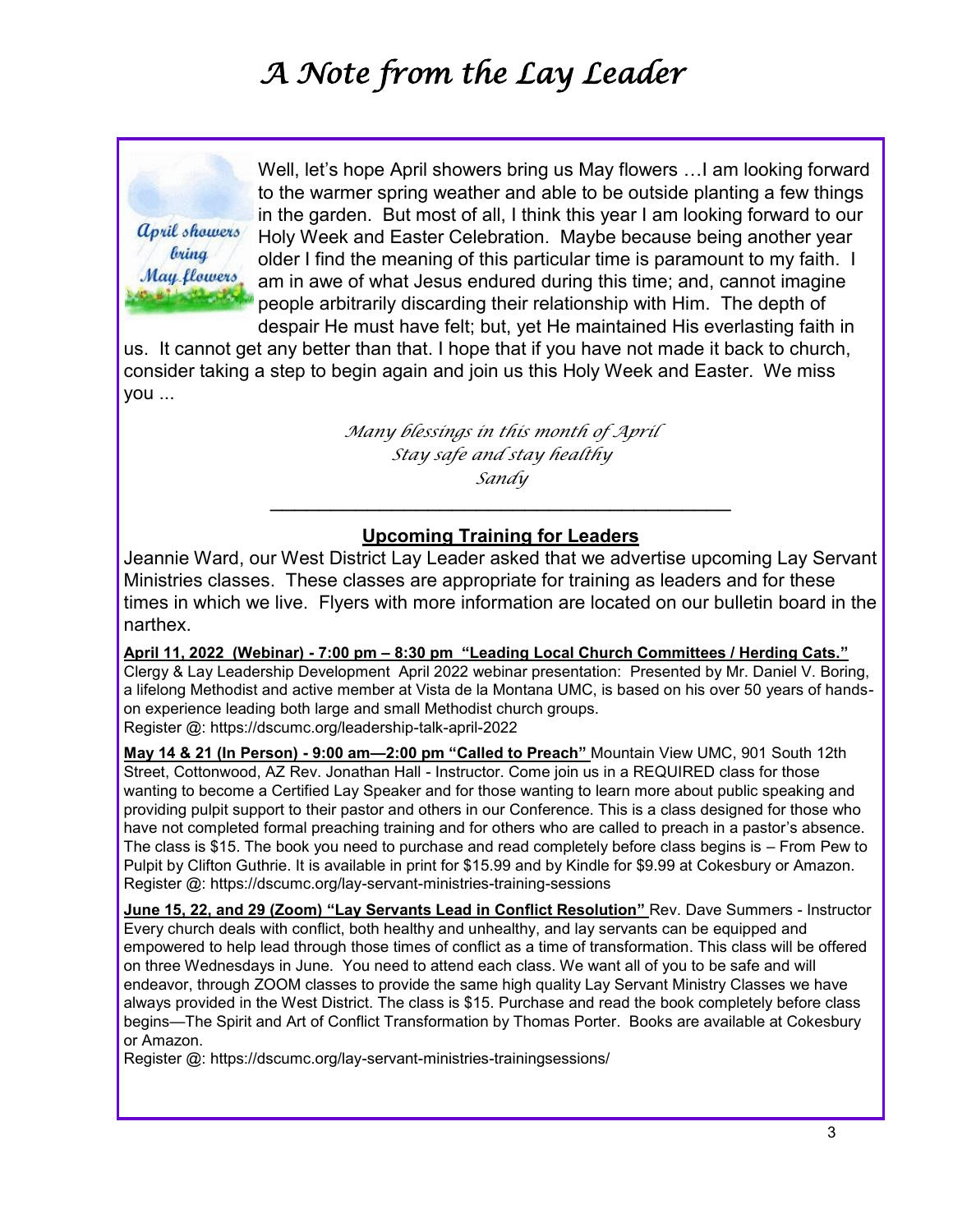### **Updates—Committees & Teams**

#### **Nominations and Leadership Development Team**

Josh Caulkins was nominated and accepted the vacant position on the Leadership Board. Josh brings expertise and experience in leadership, goal setting, vision and mission.

### **Trustees**

Congratulations to Lisa Hendricks. Lisa is our new church custodian. The Trustees also want to give a special thanks to everyone who volunteered to clean the church while we were filling the job.

If you have been in Remp Hall lately, you may have noticed that the west half of the building is a little brighter when you turn on the lights. We are in the process of replacing the existing fluorescent light bulbs with LED bulbs which are brighter. We plan to install the remainder of the LED bulbs in the near future. Other improvements we are working on include installing an additional smoke alarm, fire extinguisher, first aid kit, and new thermostats.

We plan to schedule a Clean-Up Day on a Saturday in early May. This will include yard work such a trimming bushes, removing weeds, picking up trash, dead leaves, and repair work on Remp Hall. We will send out more information when the date is confirmed.

### **Circle of Sisters**

All ladies of the church are invited to be a part of the Circle of Sisters group created for fellowship, prayer and social gathering. Join us for an exciting opportunity to get to know each other and work together for our church.

**Saturday, April 2 at 10:00 am** the Circle of Sisters will be meeting with a continental breakfast to briefly discuss the upcoming Easter Sunday Brunch, the Craft & Bake Sale along with a few things in moving forward with the group.

The Easter Brunch signup sheet is located in the narthex where you have an opportunity to sign up for breakfast items such as egg casseroles, fruit, deviled eggs, sweet rolls, etc. Ham is being provided. If you wish, a monetary donation is appreciated.

The Bake Sale signup sheet is also located in the narthex for items you are willing to donate to the church bake sale.

For more information contact Ellie Magarrell at ejmag68@gmail.com.

#### **Choir**

All voices are welcome. Whether you read music or not, or you just want to just sing, there is always a place for you. Choir rehearsals are 3:00 pm—Wednesday and we sing the 2nd and 4th worship service of each month.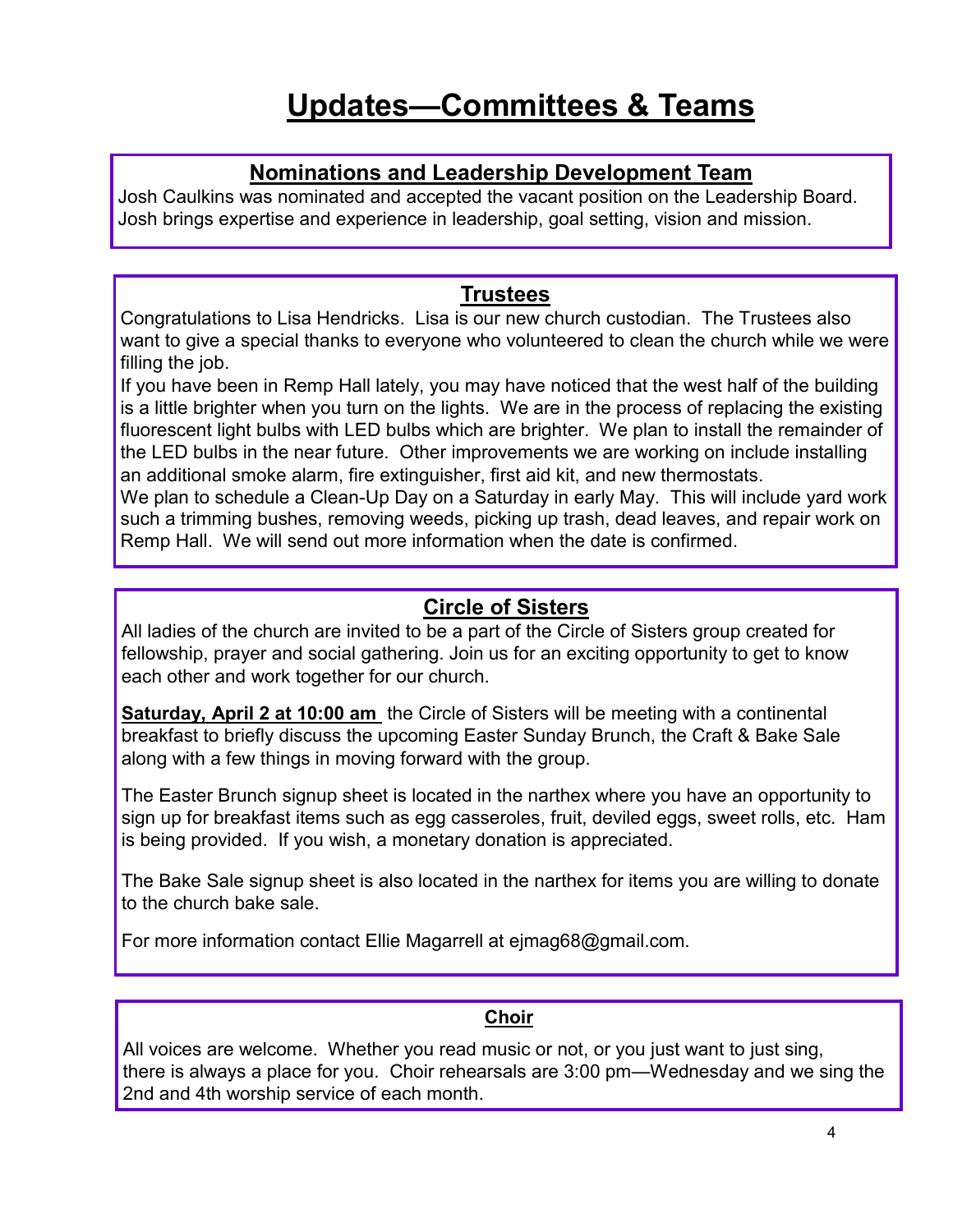### **Children's Sunday School** By Amber Caulkins

Plans in the works for a Vacation Bible School at the church this summer. Christian Education is working diligently to prepare a program that will be open to the public. Details to follow ....

### **Finance**

Hello to all our Church members from Ray Benny, Finance Chairperson. It's been a while since I have written anything for the Chimes, but I want to get back to doing so more often.

First, I would like to say that the church is doing well financially. There have been a number of large or unexpected expenses over the last 6 months, but they have been paid off. And, I would like to thank all the church members for their givings to the church. This year we have had more people and families pledge their givings through last year's Stewardship drive than we have had in a long time. Our eGivings (Electronic givings) are also up. By doing eGiving you do not have to think or remember you givings, it's automatic. By the way, anyone can start a giving pledge or update their current pledge at any time. Forms are available in the church.

Hopefully soon, the Finance committee will be offering sessions or individual help on signing up for eGivings. For those who are computer literate, it can easily be done through the Church website (<https://chinovalleyumc.org/> . It is also accessible through "Realm" our church online software that is open to all members. If anyone needs help, call me at 928-848-2158. More information to follow.

The Finance committee is also looking for Church fundraising ideas. One such event we would like to start soon is that of another monthly restaurant dinner out at local a local restaurant. We have several others in mind but welcome other ideas. If you would like to help, contact Sandy Jones, Pastor Bob or myself.

Well, spring is approaching and I'm sure we all looking for warmer weather. Be ready for more church activities.

We thank the Lord for our life he has given us, and we pray for good health to all.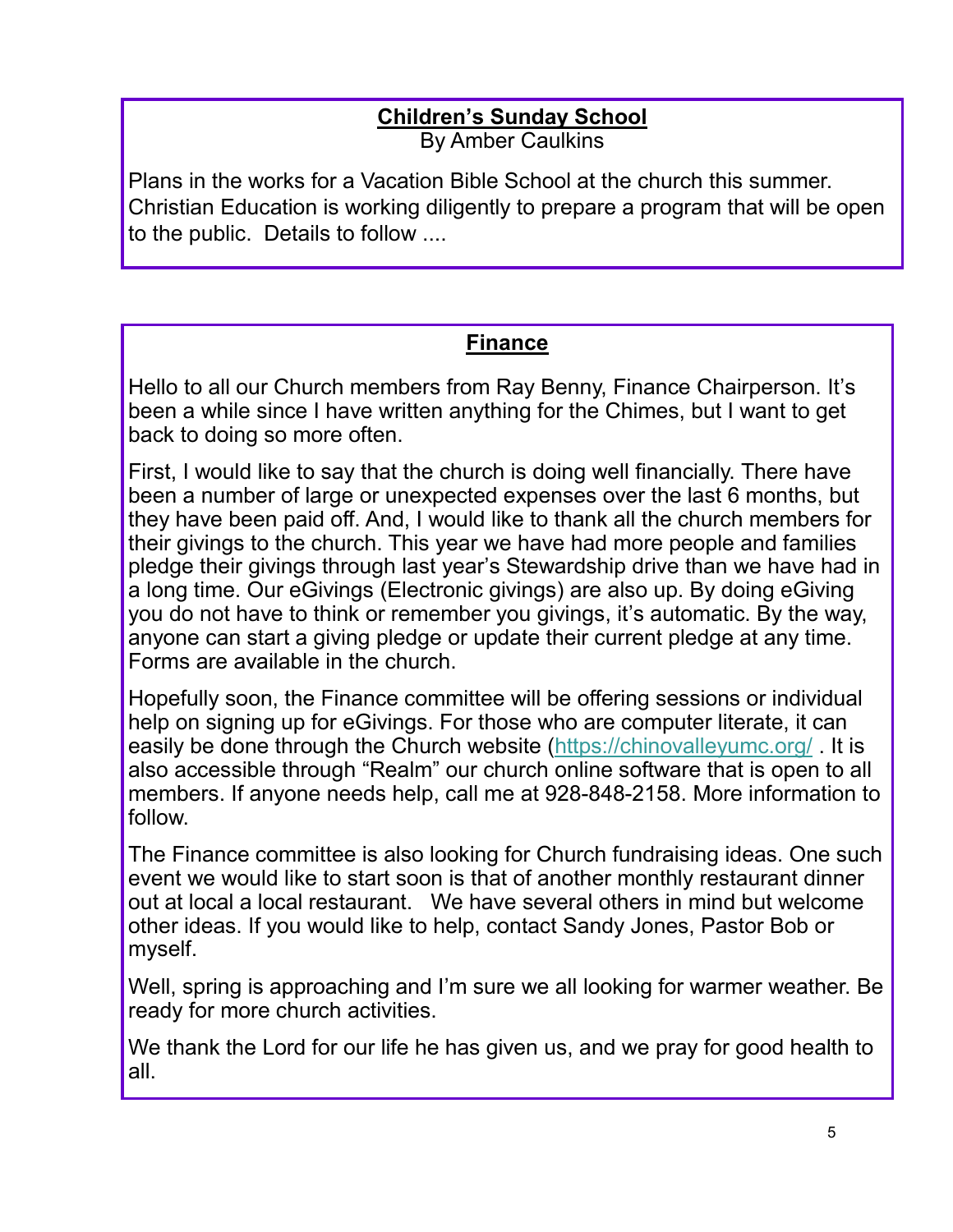

### **Children's Sunday School**

10:00 during worship service

If you are interested in helping with Children's Sunday School, contact Mary Taken at 575-491-2500 or the church office.

### **Adult Sunday School**

9:00 am before worship service.

All adults are welcome. Bring your Bible and join us in the multi-purpose room. Contact Rita Haslett or the church office for more information.

### **Children's Moment**

The children's moment is the third Sunday of each month. Our Christian Education Team of Mary Taken, Amber Caulkins, and Gayle Wise continue to bring the word to the children in a way that is interesting and exciting to our youth.

### **Adult Study**

The six-week Lenten Study by Adam Hamilton on "The Lords Prayer" held on Wednesday evenings and Thursday morning will be wrapping up this month. There has been a good turnout and great participation by attendees.

Upcoming Adult Study class led by Roger Harlow will begin right after Easter and finish the last week of May. Adam Hamilton's book "Christianity and World Religions."

The next upcoming Adult Study class, 10 weeks, will begin right after Labor Day Adam Hamilton's "Words of Life"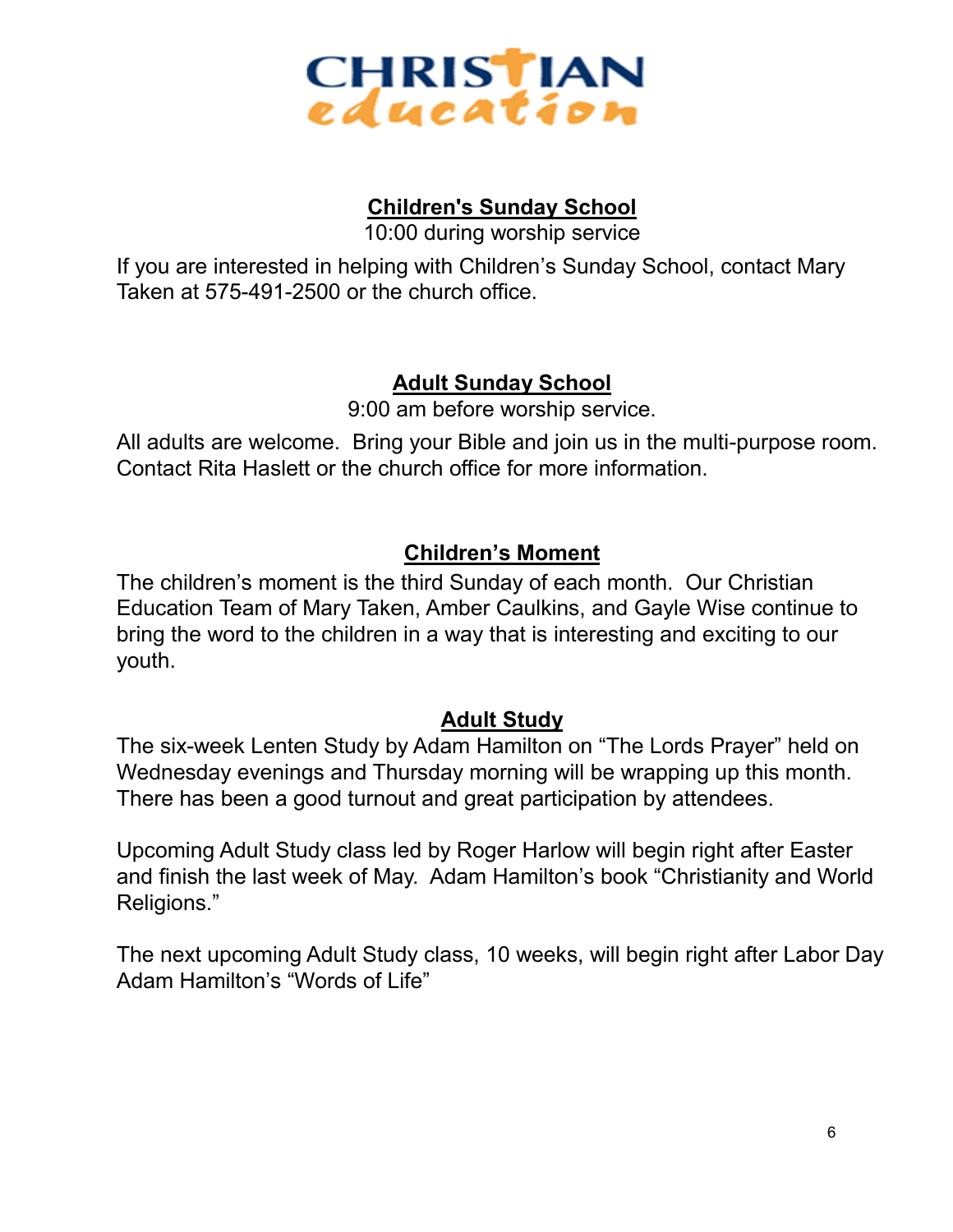# **2022**

**January Human Relations Day-Local Chino Valley Youth Sock Drive**

> **February Horses with Hearts \$785.00**

> > **March Trustees \$1,345.00**

**April** UMCOR Admin UMCOR—Ukraine

**May** Local Chino Valley First Responders

**June** People Who Care

# **Missions**

### **April Love Offering**

This month's donations are dedicated to UMCOR Administration and UMCOR Relief for the Ukraine.

### **March Love Offering**

The Trustees are appreciative of the \$1,345.00 donated in Love Offerings in March. Thank you!

# **2022**

**July** Chino Valley Teachers

**August** Yavapai County Veterans

> **September Trustees**

#### **October** Car Show w/donations to

Chino Valley Food Bank & Girl Scouts

> **November** Parents "Free" Day

The next Missions Team Meeting is Thursday, April 14 at 11:30 am.

 $\overline{\phantom{a}}$  , where  $\overline{\phantom{a}}$ 

**December** Chino Valley Meals on Wheels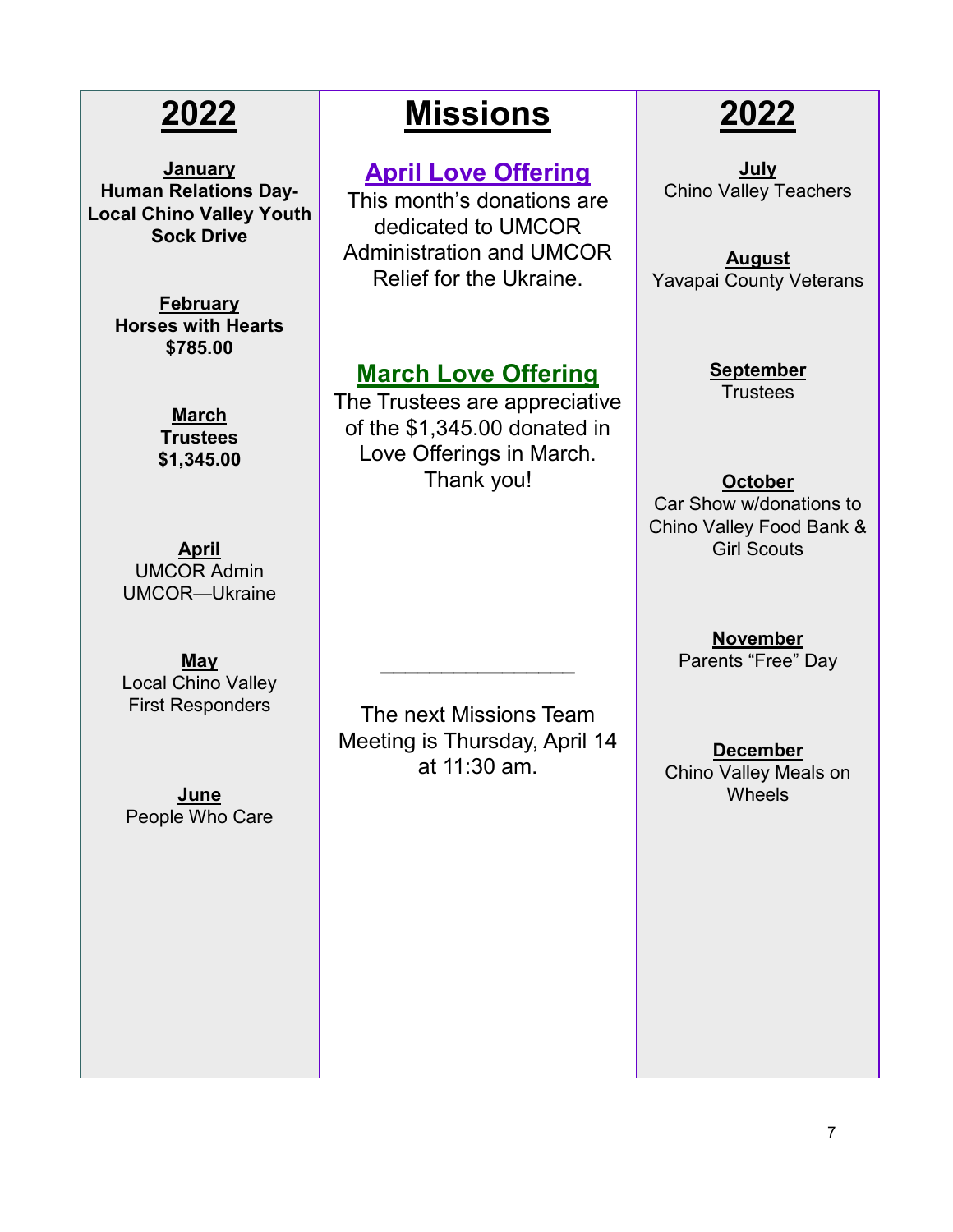In Our

*In our thoughts and prayers this month:*

Pastor Bob, our church, our church family and our youth

Our country, President, and leaders

Our military men and women

All first responders

Chino Valley Police and Fire Departments

Personnel in hospitals, assisted living and nursing homes

Home Bound and Home Care Residents: Alma Holt, Jack & Janis Heller, Jessica Benny, Barbara Friesen-Starnes, Althea Lyons, Irene Rampley.

Church Members:

Terry Braner, Ralph Wise, John Magarrell, Janis Heller, Joe Simpson, Tina Rodriguez & family, Haslett family, Whalen family, Janet Bailey family

Friends & Family of Members: Merle Houston, Chris Everidge, Alice Herod, Michael Ledbetter, Janet Bailey.

> If you want special prayer requests, email or call the church office cvumckneemail@gmail.com chinovalleyumc@gmail.com or call 928-636-2969

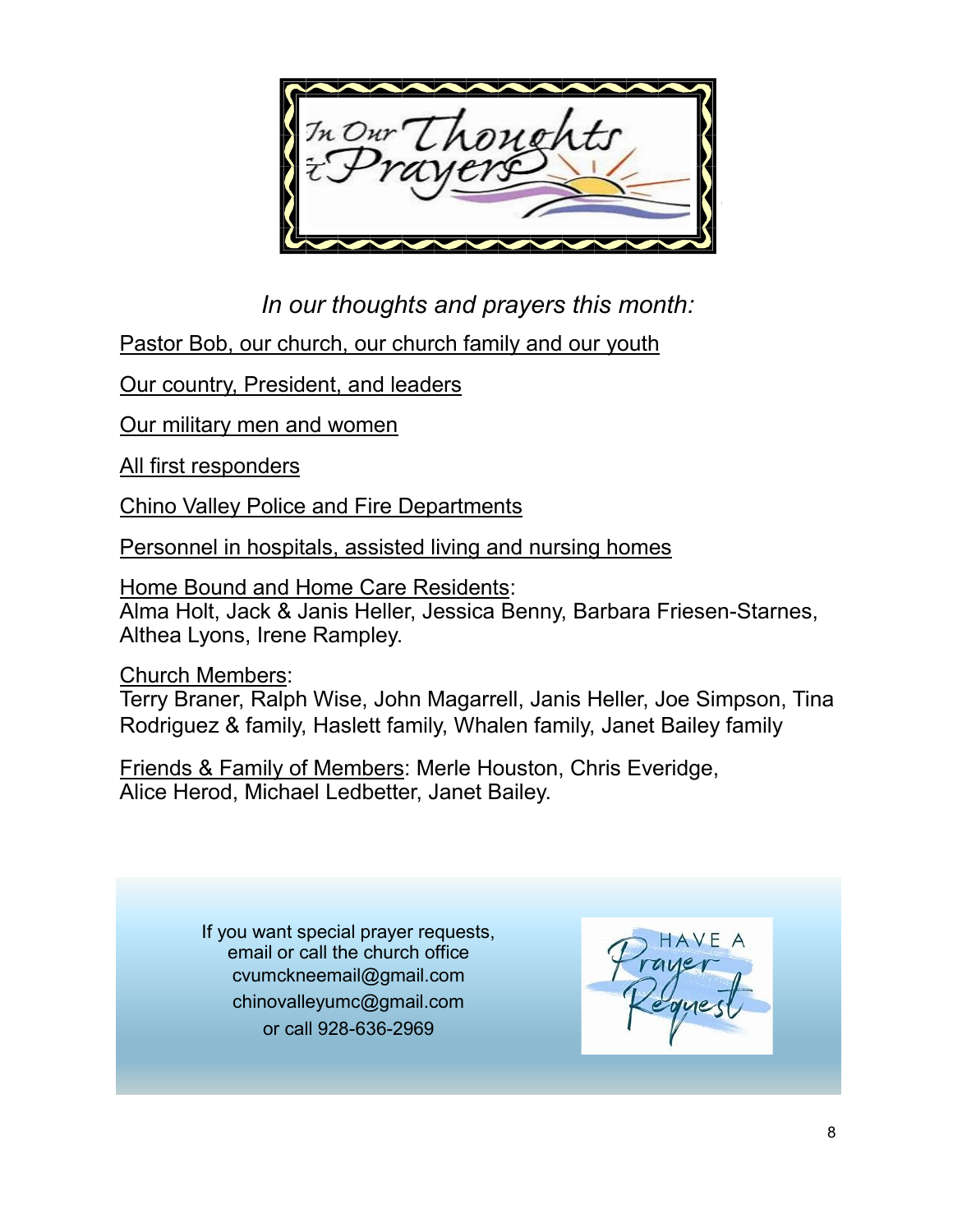

### **Upcoming Church Events**

**April 10** 10:00 am—Palm Sunday Service

**April 14** 6:00 pm—Maundy Thursday Service

**April 15** 12:00 Noon - Good Friday Service

### **April 17**

Easter 6:30 am—Sunrise Service 7:30 am—Easter Brunch 9:00 am—Easter Egg Hunt 10:00 am—Easter Service

> **April 29 & 30** Craft & Bake Sale

**May 8** Special Mother's Day Service

> **July 21** Life Line Screening

> **July 28** Vitalant Blood Drive

### **Upcoming Community Events**

**——————————————-**

### **Did You Know?**

### **IT WORKS!**

We recently received an email notifying the church that a donation was issued in the amount of \$11.79 from the AmazonSmile Foundation as a result of program activity between October 1 and December 31, 2021.

If you shop on Amazon, this program will donate to a charitable organization, at no cost to you So get started and set up your Amazon account to Amazon Smile donations to the Chino Valley United Methodist Church.

### **TAX DAY IS COMING!**

 $\mathcal{L}_\text{max}$  , and the set of the set of the set of the set of the set of the set of the set of the set of the set of the set of the set of the set of the set of the set of the set of the set of the set of the set of the

AARP Foundation TAX-AIDE is offering free help for your tax preparation.

Drop off your tax package at the Chino Valley Library on Thursdays from 9 am – 3 pm during the tax season.

A representative will check to see that you have the appropriate documents and the tax packages are taken to the Prescott office.

A representative will call when your return has been prepared and give you the option of coming into Prescott to pick up the package and sign for e-file…OR you can choose to have the tax package brought back to the Chino Valley Library the following Thursday again 9-3 where you will sign for e-file.

If you have any questions, contact Donna Norris at 928-379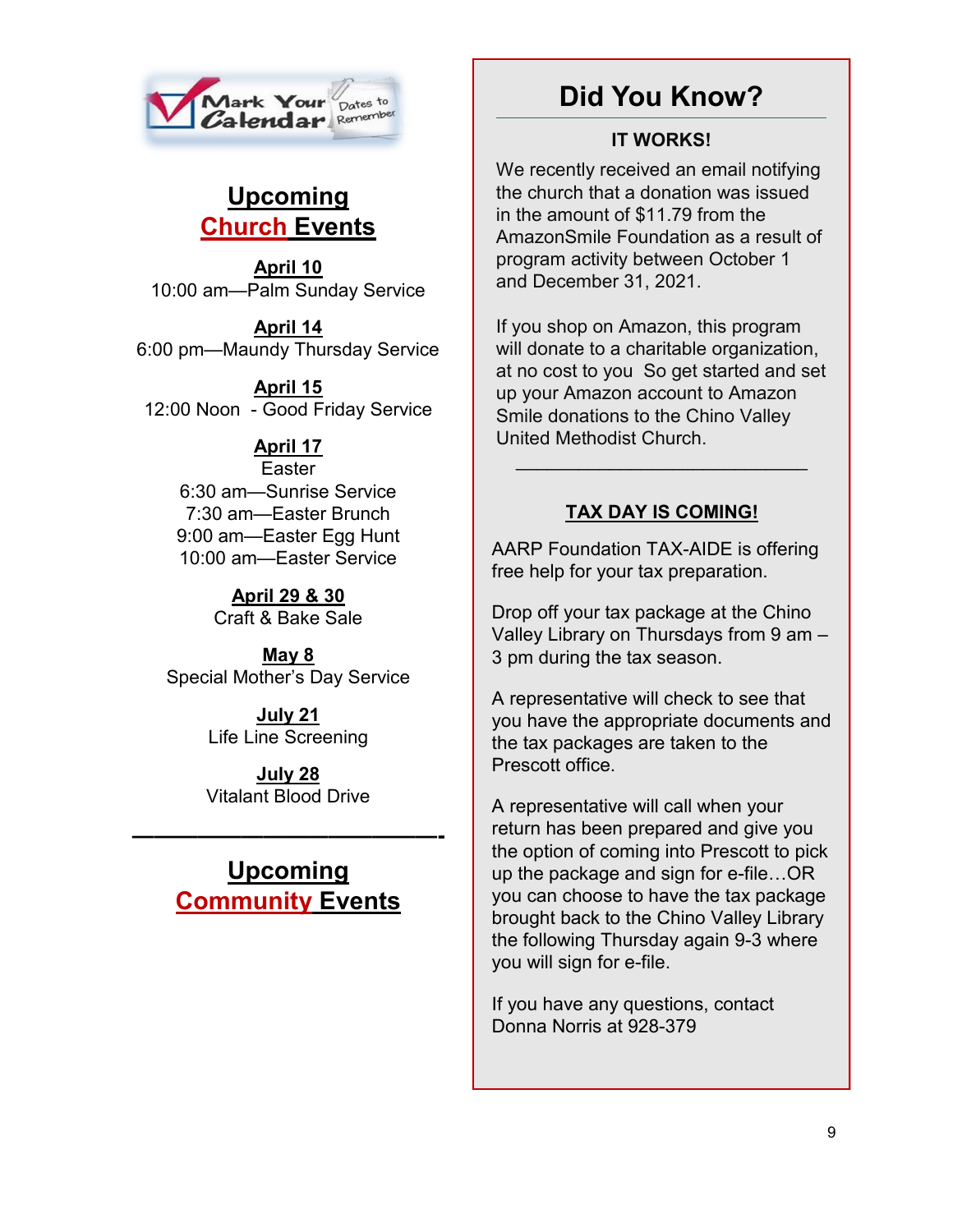

# **April 2022**

| <b>Sun</b>                                                                                                                                                                                           | <b>Mon</b>     | <b>Tue</b>                                                                                                            | <b>Wed</b>                                                                     | <b>Thu</b>                                                                                                             | Fri                                                                    | <b>Sat</b>                                                                             |
|------------------------------------------------------------------------------------------------------------------------------------------------------------------------------------------------------|----------------|-----------------------------------------------------------------------------------------------------------------------|--------------------------------------------------------------------------------|------------------------------------------------------------------------------------------------------------------------|------------------------------------------------------------------------|----------------------------------------------------------------------------------------|
|                                                                                                                                                                                                      |                |                                                                                                                       |                                                                                |                                                                                                                        | <u>1</u><br>$10:00$ am<br><b>Christian Ed</b>                          | $\overline{2}$<br>$10:00$ am<br><b>Circle of</b><br><b>Sisters</b><br><b>Remp Hall</b> |
| $\overline{3}$<br><b>Sunday School</b><br>9:00 am Adult<br>10:00 am Children<br>10:00 am Worship                                                                                                     | $\overline{4}$ | $\overline{5}$<br>$9:00$ am<br><b>Trustees</b><br><b>Outside</b><br><b>Cleanup Day</b><br>$11:00$ am<br>Worship/Music | 6<br>9:00 am SPR<br>(Closed)<br>3:00 pm Choir<br>6:00 pm<br><b>Adult Study</b> | $\overline{1}$<br>$10:00$ am<br><b>Adult Study</b>                                                                     | $\underline{8}$                                                        | 9                                                                                      |
| 10 Palm Sunday<br><b>Sunday School</b><br>9:00 am Adult<br>10:00 am Children<br>10:00 am Worship                                                                                                     | <u>11</u>      | 12<br>5:30 pm<br>Aroma's Night<br>Out                                                                                 | 13<br>3:00 pm Choir<br>$6:00$ pm<br><b>Adult Study</b>                         | 14 Holy Thurs-<br>day<br>$10:00$ am<br><b>Adult Study</b><br>$11:00$ am<br><b>Missions</b><br>6:00 pm<br>Holy Thursday | <u> 15</u><br><b>Good Friday</b><br>12:00 pm<br>Good Friday<br>Service | 16                                                                                     |
| <u>17</u><br><b>Easter</b><br>6:30 am Sunrise Svc<br>7:30 am Brunch<br>9:00 am Egg Hunt<br><b>Sunday School</b><br>9:00 am Adult<br>10:00 am Children<br>10:00 am Worship<br>2:00 pm Pioneer<br>Home | <u>18</u>      | <u>19</u>                                                                                                             | 20<br>9:00 am Trustees<br>11:00 am Finance<br>3:00 pm Choir                    | 21                                                                                                                     | 22<br><b>ARTH</b>                                                      | 23                                                                                     |
| 24<br><b>Sunday School</b><br>9:00 am Adult<br>10:00 am Children<br>10:00 am Worship                                                                                                                 | 25             | 26                                                                                                                    | 27<br>3:00 pm Choir                                                            | 28                                                                                                                     | 29<br>$9$ am $-3$ pm<br><b>Craft &amp; Bake</b><br>Sale                | 30<br>$9$ am $-3$ pm<br>Craft & Bake<br>Sale                                           |
| May 1, 2022                                                                                                                                                                                          | May 2, 2022    | May 3, 2022                                                                                                           | May 4, 2022                                                                    | May 5, 2022                                                                                                            | May 6, 2022                                                            | May 7, 2022                                                                            |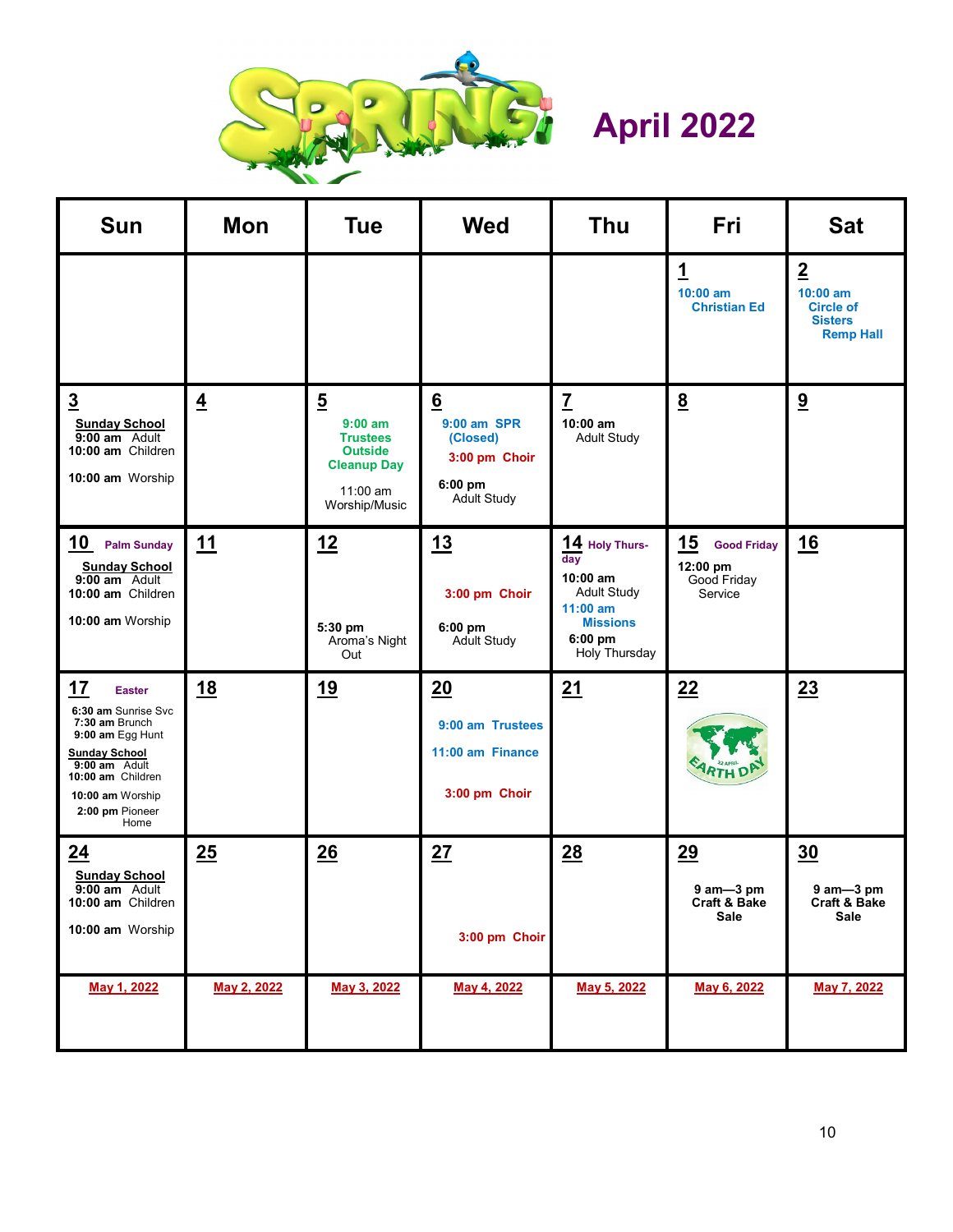| <b>April</b>                                             |                                                              |                                                          |                                                                       |                                                        |                                       |  |  |  |  |  |
|----------------------------------------------------------|--------------------------------------------------------------|----------------------------------------------------------|-----------------------------------------------------------------------|--------------------------------------------------------|---------------------------------------|--|--|--|--|--|
| <b>Scriptures &amp; Messages</b>                         |                                                              |                                                          |                                                                       |                                                        |                                       |  |  |  |  |  |
| <b>April 3</b><br>5th Sunday in Lent                     |                                                              | <b>April 10</b><br><b>Palm Sunday</b>                    | <b>April 14</b><br><b>Holy Thursday</b>                               |                                                        | <b>April 15</b><br><b>Good Friday</b> |  |  |  |  |  |
| Isaiah 43:16-21<br>Philippians 3:4b-14                   | Psalm 118:1-2, 19-29<br>Isaiah 50:4-9a<br>Philippians 2:5-11 |                                                          | Exodus 12:1-14<br>Psalm 116<br>John 13:1-17<br>1 Corinthians 11:23-26 |                                                        | "Seven Last Words"                    |  |  |  |  |  |
| Pastor Bob<br>1 Corinthians 6:11<br>"What About Church?" | Pastor Bob<br>Mark 11:7-10<br>"The Final Week"               |                                                          | Pastor Bob<br>1 Corinthians 11:23-26<br>Holy Thursday                 |                                                        |                                       |  |  |  |  |  |
| <b>April 17</b><br>Easter-Sunrise                        |                                                              |                                                          | <u>April 17</u><br>Faster                                             | <b>April 24</b><br>2nd Sunday of Easter                |                                       |  |  |  |  |  |
|                                                          |                                                              | Acts $10:34-43$<br>1 Corinthians 15:19-26                |                                                                       | Psalm 150<br>Acts 5:27-32<br>Revelations 1:4-8         |                                       |  |  |  |  |  |
| Pastor Bob<br>John 20:1-2<br>"Where Did They Put Jesus?" |                                                              | Pastor Bob<br>John 20:1-2<br>"Where Did They Put Jesus?" |                                                                       | Pastor Bob<br>Galatians 2:16<br>"Trusting the Promise" |                                       |  |  |  |  |  |

### **Church Meetings & Events**

| April | 1              | $10:00$ am | <b>Christian Education</b>    |
|-------|----------------|------------|-------------------------------|
| April | $\overline{2}$ | 10:00 am   | <b>Circle of Sisters</b>      |
| April | 5              | 11:00 am   | Worship / Music               |
| April | 6              | $9:00$ am  | SPR (closed meeting)          |
| April | 12             | $5:30$ pm  | Aroma's Dine Out Night        |
| April | 14             | $11:00$ am | <b>Missions</b>               |
| April | 14             | $6:00$ pm  | <b>Holy Thursday Service</b>  |
| April | 15             | 12.00 pm   | <b>Good Friday Service</b>    |
| April | 17             | $6:30$ am  | <b>Easter Sunrise Service</b> |
| April | 17             | $7:30$ am  | Easter Brunch                 |
| April | 17             | $9:00$ am  | Easter Egg Hunt               |
| April | 17             | $10:00$ am | <b>Easter Service</b>         |
| April | 17             | $2:00$ pm  | Arizona Pioneer's Home        |
| April | 20             | $9:00$ am  | Trustees                      |
| April | 20             | 11:00 $am$ | Finance                       |
| April | 29             | $9 - 3$    | Craft & Bake Sale             |
| April | 30             | $9 - 3$    | Craft & Bake Sale             |

### **Birthdays & Anniversaries**

### **BIRTHDAYS**

April 5—Karen Mensing April 10—John Giles April 10—Cynthia Giles April 12—TJ O'Neil April 19—Don Niedermeyer April 23—Anna Houston April 27—John Dean

#### **ANNIVERSARIES**

April 19—Kevin & Anita MacFadden April 21—Bob & Rita Haslett April 25—Pete & Karen Mensing